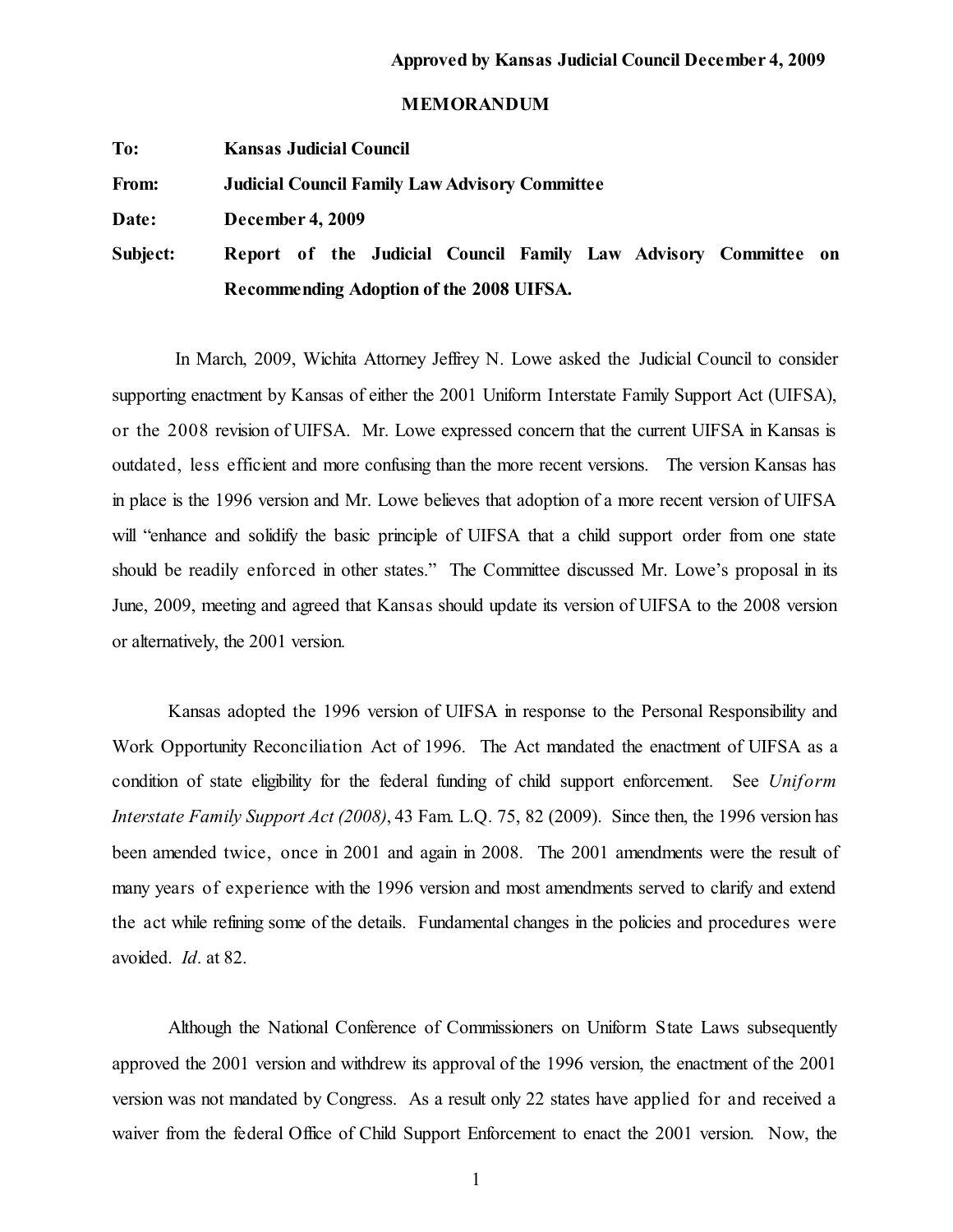2008 version is "waiting in the wings in the expectation that the new Hague Maintenance Convention will move forward." *Id*.

The 2008 version of UIFSA was modified to bring the 2001 version in line with the Hague Convention on the Enforcement of Child Support and Other Forms of Family Maintenance(Convention) which was agreed to in November, 2007. The Convention was the result of five separate negotiating sessions held between June 2003 and November 2007 and involving 70 countries. *Id*. at 85. The United States was the first country to sign on to the Convention. This signature represents the United State's commitment to make a good faith effort to bring the Convention into force. Before the Convention can become the law of the land, the Senate must give its advice and consent, the President must sign it, and the appropriate documents must be filed in The Hague. However, the Convention is not self-executing which means that additional federal or state statutory enactments will be required to enable the treaty. Since establishment, enforcement, and modification of family support have traditionally been matters of state law, the Uniform Law Commission determined that a revision of the 2001 UIFSA would be the appropriate mechanism by which the Convention could be accepted into force. That revision is contained in the 2008 UIFSA. *Id*.

The 2001 UIFSA was referenced extensively during the drafting of the Convention. As a result, many of the principles and sometimes the exact text of the Convention were already in the 2001 UIFSA. Therefore, the drafting goal of the 2008 version became the integration of the Convention into state law rather than any substantive revisions of the 2001 version. *Id.* The basic principles were to: 1) integrate the requirements of the Convention into the current text when the desired actions and goals of both acts are congruent; 2) adapt the language of the Convention to the current text of UIFSA in order to make that language more comprehensible; 3) draft a stand-alone article in UIFSA to direct a "tribunal of this state" on do's and don't's unique to the Convention support orders containing issues only applicable under the Convention; and, 4) omit the Convention text that need not be included in state law because it speaks only to "Contracting States". *Id*. at 86.

One notable change from the 2001 UIFSA is the definition of "state". The 2008 version has been amended to eliminate the legal fiction, created in the 2001 version, that a foreign nation is the